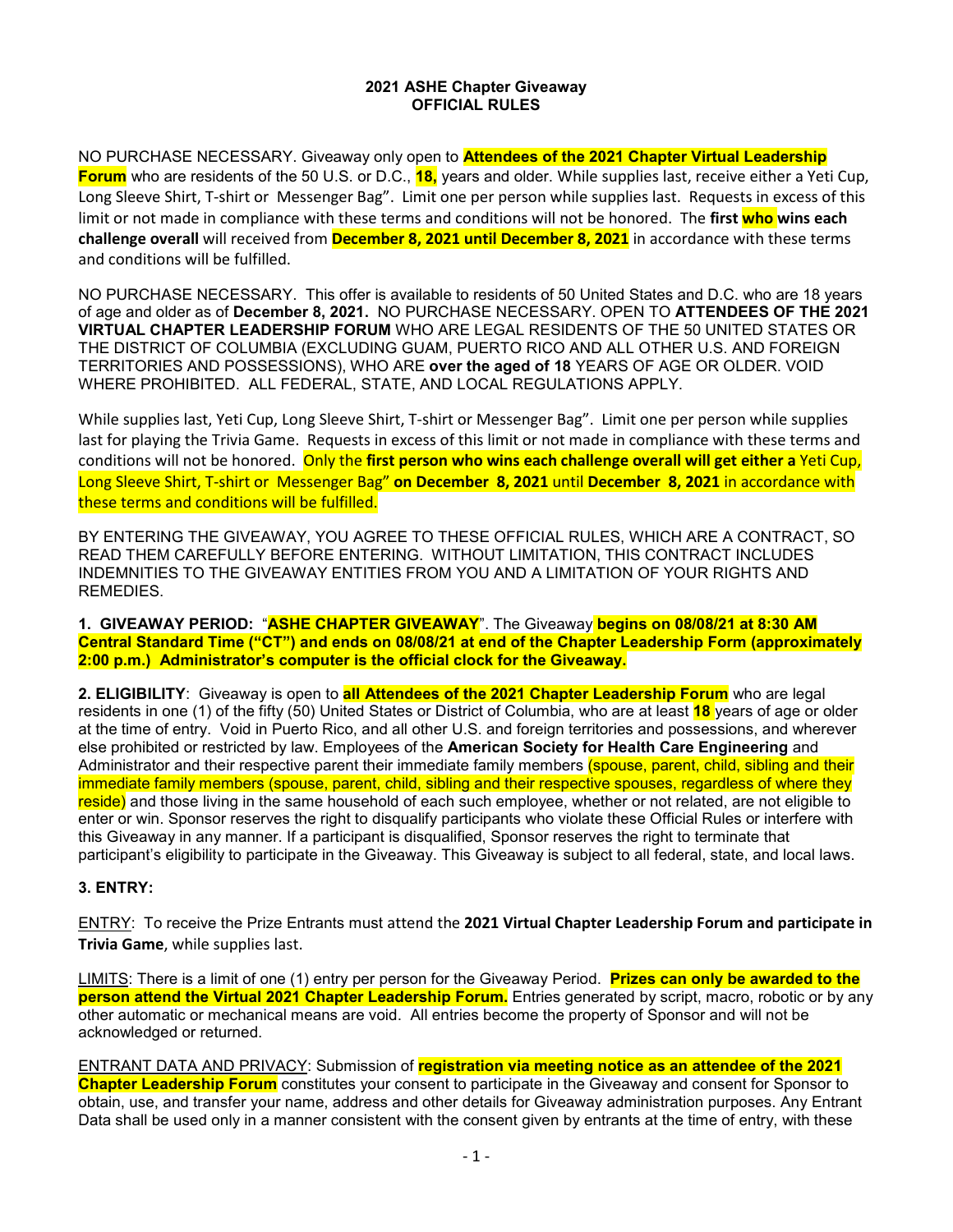Official Rules, and with Sponsor's Online Privacy Policy, which can be found at **http://www.ashe.org/disclaimers/privacystatement.html.** It is the general policy of Sponsor not to share personally identifiable information with third parties**.** 

## **4. PRIZES:**

PRIZE DETAILS: Only the **first person who wins each challenge overall will get either a** Yeti Cup, Long Sleeve Shirt, T-shirt or Messenger Bag" **on December 8, 2021** until **December 8, 2021** in accordance with these terms and conditions will be fulfilled. in accordance with these terms and conditions will be fulfilled. PRIZES WILL BE ACCEPTED "AS IS" WITHOUT WARRANTY OF ANY KIND, EXPRESS OR IMPLIED (INCLUDING, WITHOUT LIMITATION, ANY IMPLIED WARRANTY OF MERCHANTABILITY OR FITNESS FOR A PARTICULAR PURPOSE) AND ARE NON-TRANSFERABLE, AND NO SUBSTITUTION OR CASH EQUIVALENT IS ALLOWED, EXCEPT AT THE DISCRETION OF THE SPONSOR. Sponsor will not replace any lost or stolen prize element. Any depiction of prize in promotional materials is for illustrative purposes only. If a Prize or prize component is unavailable, a Prize or prize component of equal approximate retail value or comparable use will be awarded in Sponsor's sole discretion. Prize All federal, state and local taxes and any other costs associated with acceptance or use of a prize are the sole responsibility of the Winner. Decisions of the Sponsor and Administrator are final in all respects of the Giveaway and no correspondence shall be entered into. All prizes awarded are subject to verification of eligibility and compliance with these Official Rules.

PRIZE AWARDING: Limit: One (1) Prize per person or household. Only the published number of Prizes stated in these Official Rules will be awarded. No transfers, cash awards, or prize substitutions are permitted, except by Sponsor. Sponsor reserves the right to substitute a prize with one of comparable or greater value, at its sole discretion. Potential winners will be notified at **2021 Virtual Chapter Leadership Forum Luncheon**. Prize winners will be required to provide as applicable, and may be required to sign an affidavit of eligibility, liability release and where legal, a publicity release (collectively, the "Affidavit"), and return same, properly executed, within seven (7) days of issuance of notification. If a potential winner cannot be contacted after a reasonable number of attempts; is ineligible according to these Official Rules; fails to provide the required information and/or return the required documents within the specified time period, he/she will forfeit his/her prize and the prize may be awarded to an alternate winner, in the Sponsor's sole discretion. Upon disqualification, no compensation will be given. Should a potential winner decide to decline his/her prize for any reason whatsoever, Sponsor shall have no further obligation to that potential winner. Once the required information and official paperwork are received within the specified time period, verified, and receive final approval by Giveaway Entities, then and only then will a potential Giveaway winner become an actual winner. Prizes will be fulfilled **at the 2021 Virtual Chapter Leadership Forum Luncheon.**

**5. CONDITIONS OF ENTRY**: Proof of transmission of an online registration form (such as a copy of the message in a "sent" or similar folder or a "thank you" screen or message) does not constitute proof of actual receipt by Sponsor of an entry for purposes of this Giveaway. Giveaway Entities are not responsible for incorrect or inaccurate transcription of entry information, or for any human or printing error in these rules or any promotional materials, technical malfunctions, lost/delayed data transmission, omission, interruption, deletion, defect, line failures of any telephone network, computer equipment, software, inability to access any online service or Web site, or any other error or malfunction, or any injury or damage to participant's or any other person's computer related to or resulting from participation in this Giveaway, or for late, lost, stolen, illegible or misdirected entries. Entry materials that have been tampered with or altered are void. If, in the Sponsor's opinion, there is any suspected or actual evidence of electronic or non-electronic tampering with any portion of this Giveaway, or if any difficulties compromise the administration, security, fairness, integrity, or proper conduct of the Giveaway, the Sponsor reserves the right to void any entries at issue and/or to suspend, modify or cancel, or terminate this Giveaway, in whole or in part, at any time without notice and award the prizes to non-suspect eligible entries received as of the termination date. In case of a dispute as to the owner of an online entry, online entry will be deemed to have been submitted by the authorized account holder of the email address from which the entry is made. The authorized account holder is deemed as the natural person assigned to an email address by an Internet access provider, service provider, or other organization responsible for assigning email addresses or the domain associated with the submitted email address. In the event of time of war, national emergency, accident, dangerous weather conditions, fire, riot, strikes, lock-outs, industrial disputes, acts of terrorism or other matters beyond the Sponsor's reasonable control, Sponsor has the right, in its sole discretion, to terminate the Giveaway. Notice of such action will be posted online at **https://www.ashe.org/affiliated-chapters.** If there is a discrepancy between these Official Rules and any other promotion materials, the Official Rules will control and govern the Giveaway. Caution: Any attempt by a participant or any other individual to deliberately damage any wireless or online service or website or undermine the legitimate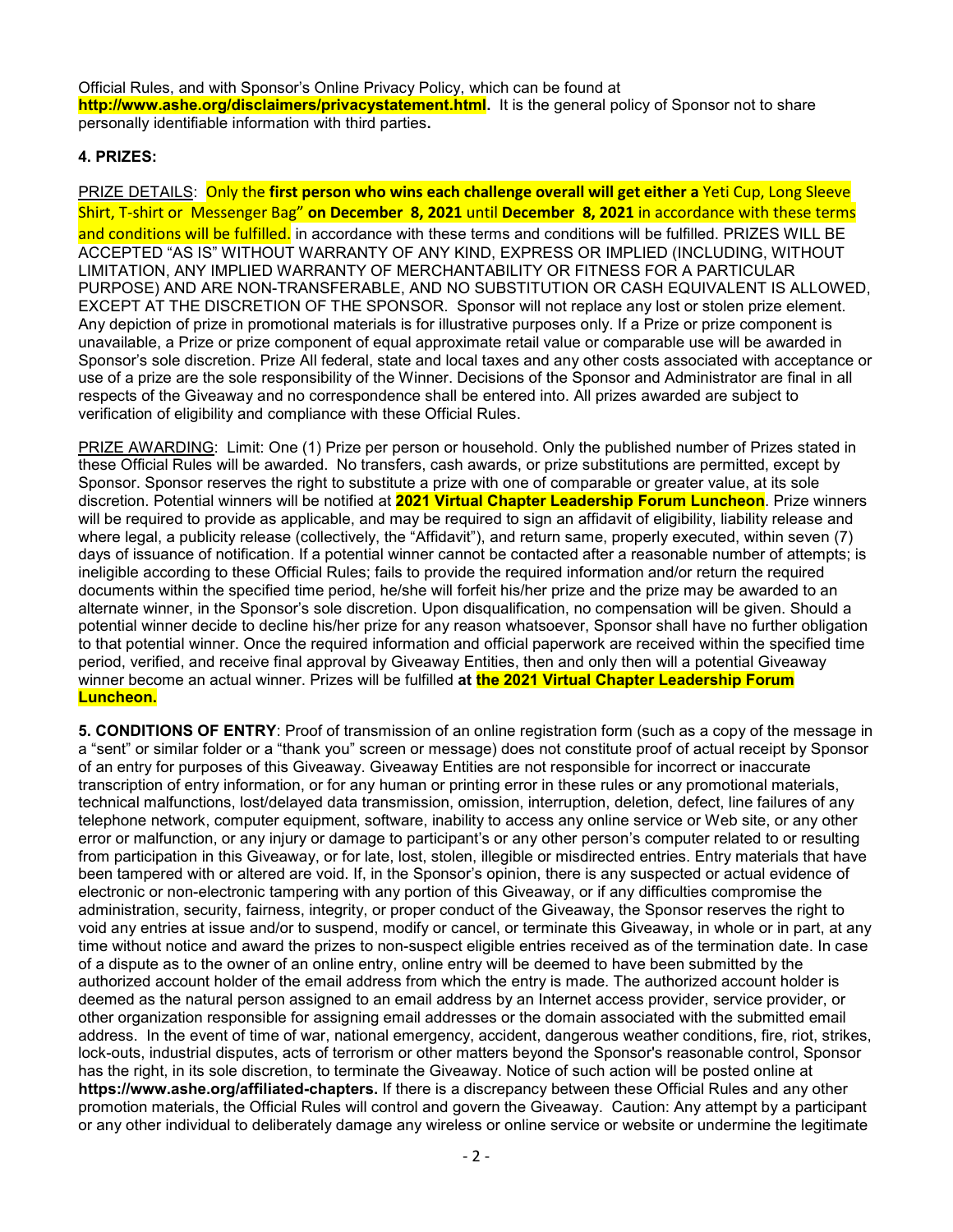operation of the Giveaway may be a violation of criminal and civil laws and should such an attempt be made, the Sponsor reserves the right to seek damages and/or other remedies from any such person to the fullest extent permitted by law. Sponsor's failure to enforce any term of these Official Rules shall not constitute a waiver of that or any other provision.

**6. GENERAL CONDITIONS**: Entrants release and hold harmless Giveaway Entities from losses or damages of any kind, including without limitation, death and bodily injury, resulting, in whole or in part, directly or indirectly, from the awarding, delivery, acceptance, use, misuse, possession of the prize resulting from participating in this Giveaway. Entrant acknowledges and agrees that Sponsor has not arranged for nor carries any insurance of any kind for the benefit of Entrant or that of Entrant's heirs, executors and administrators relative to Entrant's use of the prize awarded to Entrant; and that Entrant is solely responsible for obtaining and paying for any life, accident, automobile, property or other insurance relative to the prize awarded to Entrant. U.S. laws govern this Giveaway. Each entrant further agrees to indemnify and hold harmless Giveaway Entities from and against any and all liability resulting or arising from the Giveaway, or award, use, or misuse of any prize, and to release all rights to bring any claim, action or proceeding against Giveaway Entities.

**7. DISPUTES**: This Giveaway is conducted in English. Except where prohibited, all issues and questions concerning the construction, validity, interpretation, and enforceability of these Official Rules, or the rights and obligations of the participant and Sponsor in connection with this promotion, shall be governed by, and construed in accordance with, the laws of Illinois, without giving effect to any choice of law or conflict of law rules (whether of Illinois, or any other jurisdiction), which would cause the application of the laws of any jurisdiction other than in Illinois.

BY ENTERING THE GIVEAWAY, ENTRANT AGREES THAT TO THE EXTENT PERMITTED BY APPLICABLE LAW: (1) ANY AND ALL DISPUTES, CLAIMS AND CAUSES OF ACTION ARISING OUT OF OR CONNECTED WITH THE GIVEAWAY, OR ANY PRIZE AWARDED, WILL BE RESOLVED INDIVIDUALLY, WITHOUT RESORT TO ANY FORM OF CLASS ACTION; (2) ANY AND ALL CLAIMS, JUDGMENTS AND AWARDS WILL BE LIMITED TO ACTUAL THIRD-PARTY, OUT-OF-POCKET COSTS INCURRED (IF ANY) NOT TO EXCEED FIFTY DOLLARS (\$50.00), BUT IN NO EVENT WILL ATTORNEYS' FEES BE AWARDED OR RECOVERABLE; (3) UNDER NO CIRCUMSTANCES WILL ANY ENTRANT BE PERMITTED TO OBTAIN ANY AWARD FOR, AND ENTRANT HEREBY KNOWINGLY AND EXPRESSLY WAIVES ALL RIGHTS TO SEEK, PUNITIVE, INCIDENTAL, CONSEQUENTIAL OR SPECIAL DAMAGES, LOST PROFITS AND/OR ANY OTHER DAMAGES, OTHER THAN ACTUAL OUT OF POCKET EXPENSES NOT TO EXCEED FIFTY DOLLARS (\$50.00), AND/OR ANY RIGHTS TO HAVE DAMAGES MULTIPLIED OR OTHERWISE INCREASED; AND (4) ENTRANTS' REMEDIES ARE LIMITED TO A CLAIM FOR MONEY DAMAGES (IF ANY) AND ENTRANT IRREVOCABLY WAIVES ANY RIGHT TO SEEK INJUNCTIVE OR EQUITABLE RELIEF. SOME JURISDICTIONS DO NOT ALLOW THE LIMITATIONS OR EXCLUSION OF LIABILITY, SO THE ABOVE MAY NOT APPLY TO YOU.

**8. DISPUTE RESOLUTION**: The parties each agree to finally settle all disputes only through arbitration; provided, however, the Sponsor shall be entitled to seek injunctive or equitable relief in the state and federal courts in Cook County, Illinois and any other court with jurisdiction over the parties. In arbitration, there is no judge or jury and review is limited. The arbitrator's decision and award is final and binding, with limited exceptions, and judgment on the award may be entered in any court with jurisdiction. The parties agree that, except as set forth above, any claim, suit, action or proceeding arising out of or relating to this Giveaway shall be resolved solely by binding arbitration before a sole arbitrator under the streamlined Arbitration Rules Procedures of JAMS Inc. ("JAMS") or any successor to JAMS. In the event JAMS is unwilling or unable to set a hearing date within fourteen (14) days of the filing of a "Demand for Arbitration", then either party can elect to have the arbitration administered by the American Arbitration Association ("AAA") or any other mutually agreeable arbitration administration service. If an in-person hearing is required, then it will take place in Chicago, IL, Washington, DC, New York City, NY, Los Angeles, CA, Atlanta, GA or Dallas, TX (whichever is closest to entrant's residence); provided, however, if none of these locations are convenient for the hearing, the parties may mutually agree on an alternative location. The federal or state law that applies to these Official Rules will also apply during the arbitration. Disputes will be arbitrated only on an individual basis and will not be consolidated with any other proceedings that involve any claims or controversy of another party, including any class actions; provided, however, if for any reason any court or arbitrator holds that this restriction is unconscionable or unenforceable, then the agreement to arbitrate doesn't apply and the dispute must be brought in a court of competent jurisdiction in Cook County, Illinois. Sponsor agrees to pay the administrative and arbitrator's fees in order to conduct the arbitration (but specifically excluding any travel or other costs of entrant to attend the arbitration hearing). Either party may, notwithstanding this provision, bring qualifying claims in small claims court.